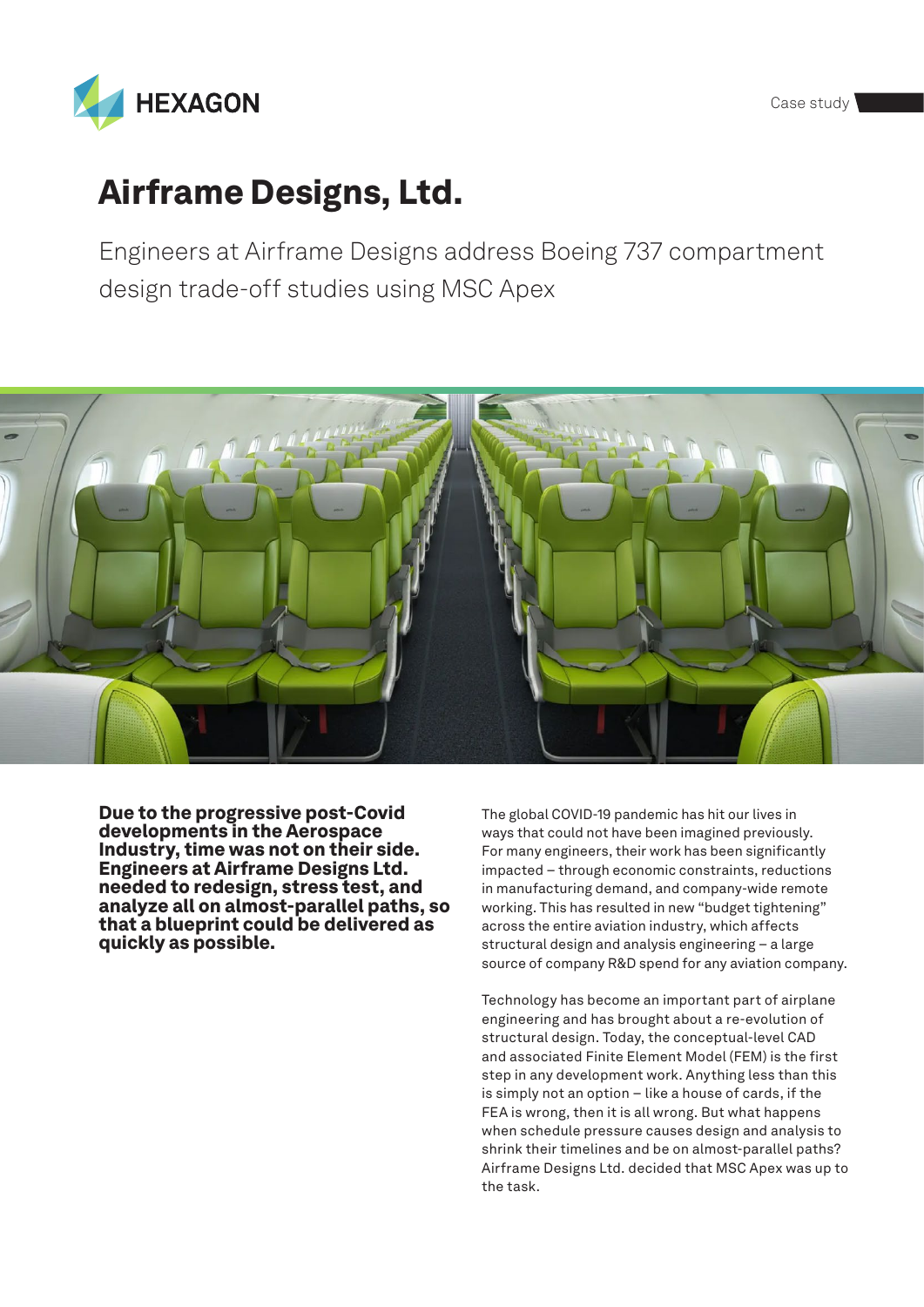

Above: Airframe Designs Ltd. oversees many commercial projects such as a VIP galley upgrades on private jets, as seen above.

### Challenge:

The global pandemic, and its impact on the aerospace industry challenged Airframe Designs Ltd. to re-think many of their existing processes and development methods, so that they could save costs and at the same time improve their overall analysis offering. One such opportunity came their way during the construction of a new Boeing 737 stowage compartment design, made up of lightweight metallic and composite sub-structures.

The application of an effective FEA strategy was required to not only develop the new design but yield a detailed understanding of structural behavior in a virtual environment. Airframe Design's engineers needed to re-design, stress test, analyze, and manufacture – all on almost-parallel paths, so that a blueprint could be delivered as quickly as possible. In addition to this, offering their clients high-value feedback from early concepts to finals designs was necessary to win customer loyalty, amidst adjusting losses due to the pandemic. MSC Apex was able to step up to the challenge and deliver rapid structural analysis results for engineers at Airframe Designs, thus meeting their client's needs as well.

#### Solution:

After some initial training on the product, Airframe Design's engineering team performed the model build and analysis on their aircraft component designs in MSC Apex. The connection between the CAD and the mesh, as well as the model validation MSC Apex provided with first-run solver success in MSC Nastran meant that quick design changes could be made without having to rebuild the simulation model from scratch for each design change.

"Models developed in legacy FEA software can be difficult to adapt or re-model, as a design evolves...In Apex you can simply modify the underlying CAD, and the simulation model updates automatically." -Bill Thorne, Lead FEA Engineer, Airframe Designs Ltd.

Additional features like "Analysis Readiness" ensured that the components are verified during the build and the model was ready for full assembly verification using MSC Nastran. CAE-specific patented technologies and Python tools allowed automation of several build aspects including geometry modifications, mesh control and fastener connections.

Thus, the re-design of the Boeing 737 stowage compartment was achieved on-schedule and on-budget – and all structural analysis was conducted in accordance with airworthiness standards and requirements.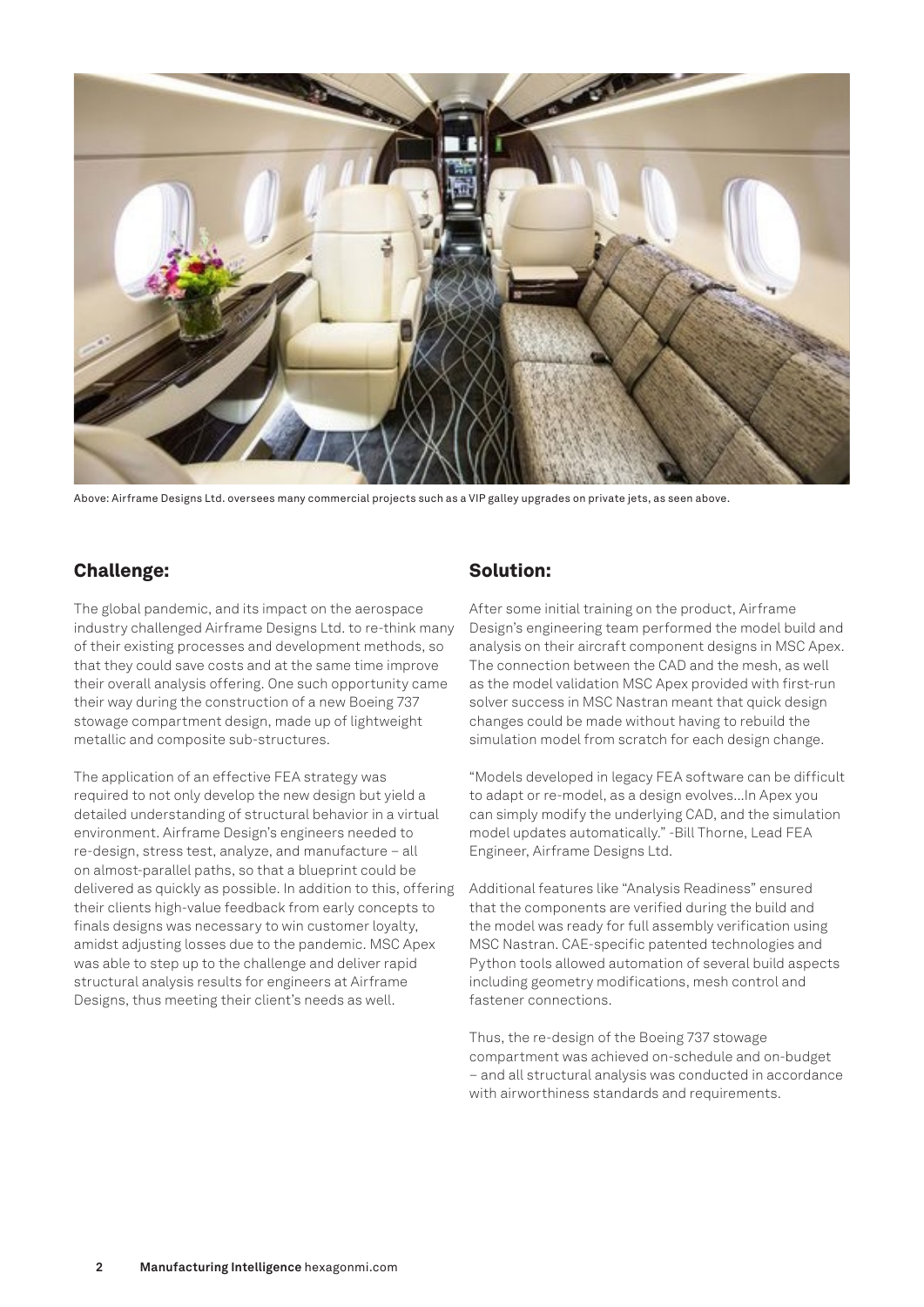

Above: Boeing 737 stowage compartment conceptual CAD design by Airframe Designs Ltd., visualized in MSC Apex.

#### Results:

Prior to this development, the use of other legacy FEA software was time-consuming and required a bigger learning curve for engineers at Airframe Designs Ltd.

MSC Apex finite element model building was performed by engineers with minimal product exposure and training – they were able to build MSC Nastran models faster than any other tool they've learned previously. Comparatively, it proved to be significantly faster for FEA model building and analysis than three other legacy tools they used previously –Patran, Altair HyperMesh & Simcenter FEMAP.

"The MSC Apex model build time took less than 3 days whereas using legacy tools were all around 8 days or more." - Dr. Steffan Evans, Lead FEA Engineer at Evotech CAE Ltd., contracted by Airframe Designs, Ltd.

In terms of the stowage compartment FEA model build, the main technologies which gave MSC Apex the advantage were:

## The MSC Apex model build time<br>took less than 3 days whereas<br>using legacy tools were all arour<br>8 days or more" took less than 3 days whereas using legacy tools were all around 8 days or more"

#### **Dr. Steffan Evans,**

Lead FEA Engineer at Evotech CAE Ltd., contracted by Airframe Designs, Ltd.

- 1. CAE-specific 'Direct Modeling', which allows powerful geometry editing, idealization, and mesh control, in a manner unseen in legacy toolsets.
- 2. 'Generative Model Update', where any change to the underlying CAD definition resulted in upstream model changes (such as mesh, properties, and loading) to update automatically.
- 3. Python customization tools to allow automation of several build aspects, including mid-surfacing/ composite lay-up generation directly from source geometry, and fastener connections.
- 4. 'Analysis Readiness' using the embedded Apex solver to ensure component-specific verification during build, and full assembly verification to ensure that the external MSC Nastran analysis of the full assembly would run successfully the first time.

So, what did the engineering team do with all the extra time they saved? These efficiency gains using MSC Apex translated into more time optimizing the actual aircraft interior cabin product. Flexibility was available in terms of model design, customer requirements were met promptly, and feedback received from their client helped in developing a better overall design of the various components in the aircraft cabin.